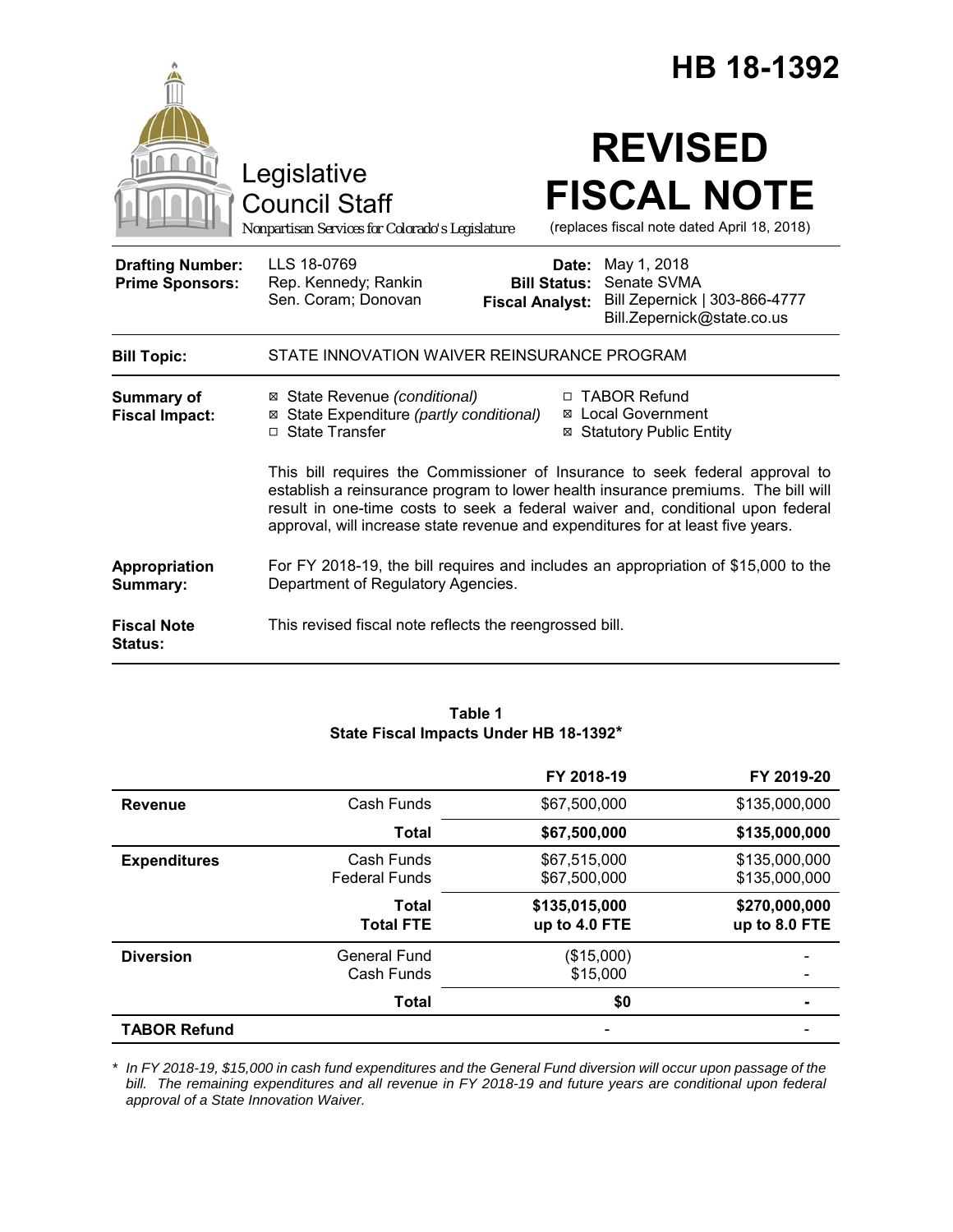# **Summary of Legislation**

This bill requires the Commissioner of Insurance to seek a State Innovation Waiver under the federal Affordable Care Act to create a state reinsurance program in Colorado. If federal approval is received, the reinsurance program will apply to 2019 health plans sold on the individual health insurance market. To fund the reinsurance program, the Commissioner is authorized to assess a fee on state-regulated health insurance carriers of up to 2 percent of premiums. In addition, the reinsurance program will be supported by federal funds that would have otherwise been provided to consumers as federal advanced premium tax credits.

The bill directs the Commissioner to set the parameters of the reinsurance program so that claims costs are reduced as follows:

- between 30 and 35 percent in geographic rating areas five and nine (Mesa County and western Colorado);
- between 20 and 25 percent in geographic rating areas four, six, seven, and eight (Larimer, Weld, and Pueblo counties, and the eastern plains); and
- between 15 and 20 percent in geographic rating areas one, two, and three (Boulder, El Paso, and Teller counties, and the Denver metro area).

Fees collected from health insurers and available federal funds under the State Innovation Waiver are to be deposited into the newly created Reinsurance Program Cash Fund. The reinsurance program is created as an enterprise under TABOR and revenue is exempt from the TABOR revenue limits. The Division of Insurance is required to report annually on the reinsurance program as part of the Department of Regulatory Agencies (DORA) SMART Act hearing.

# **Background**

**Reinsurance.** Reinsurance is a type of insurance available to insurance carriers to transfer a portion of the risk to one or more other carriers, thereby reducing the risk of having to pay high-cost claims. By covering a portion of costs for high-cost claims, reinsurance can allow insurance carriers to charge lower premiums to consumers.

**State Innovation Waivers.** Section 1332 of the federal Affordable Care Act (ACA) allows states to apply for a waiver of various requirements of the federal law to pursue innovative strategies for providing residents with access to high-quality, affordable health care. To apply for a waiver, the state must enact a law authorizing a state agency to seek a waiver. To receive a waiver, a state must show that the waiver provides access to quality health care that will be least as comprehensive and affordable as it would be provided absent the waiver; that coverage is provided to a comparable number of residents as would be provided coverage absent a waiver; and that the changes under the waiver do not increase the federal deficit.

**Federal health insurance subsidies.** In 2017, Coloradans received about \$375 million in federal advanced premium tax credits to purchase health insurance through Connect for Health Colorado, the state's health insurance exchange. These subsidies are based on household income, premium amount paid, and the cost of a benchmark health plan. Subsidies are available to persons with income between 133 and 400 percent of the federal poverty level.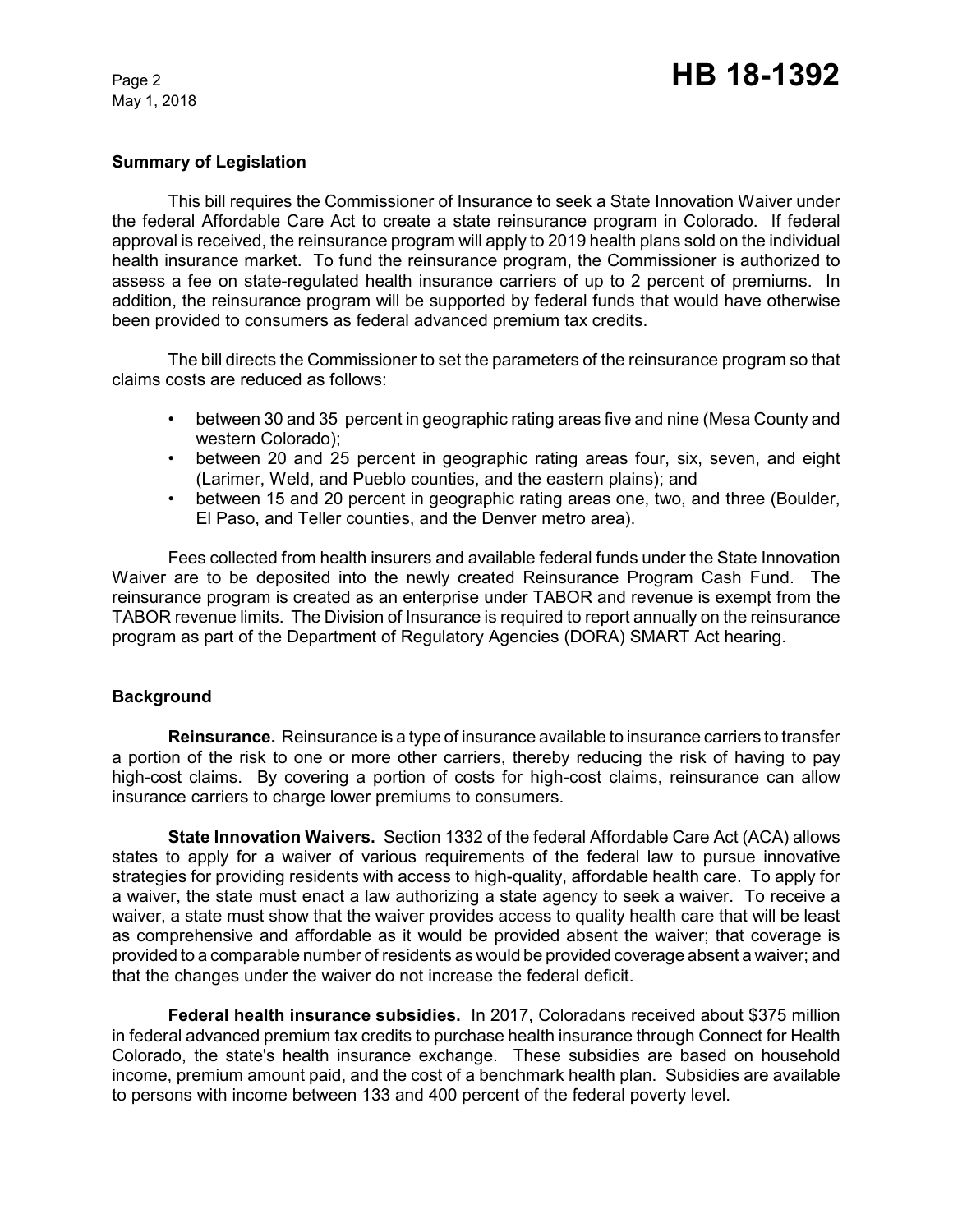# **State Revenue**

Conditional upon federal approval of a State Innovation Waiver, this bill increases state cash fund revenue by \$67.5 million in FY 2018-19 and \$135.0 million in FY 2019-20. This revenue is from fees assessed on health insurance carriers and is based on the amount necessary to fund the reinsurance program. The first-year impact is prorated to reflect a half year of implementation. The exact fee amount will be determined by the Commissioner of Insurance, but may not exceed 2 percent of premiums collected by health insurers. This revenue is exempt from TABOR revenue limits.

# **State Diversions**

This bill diverts \$15,000 from the General Fund in FY 2018-19. This revenue diversion occurs because the bill increases costs in the Division of Insurance in DORA, which is funded with premium tax revenue that would otherwise be credited to the General Fund.

# **State Expenditures**

This bill increases state expenditures in DORA by \$135.0 million and up to 4.0 FTE in FY 2018-19 and \$270.0 million and up to 8.0 FTE in FY 2019-20. The majority of these costs are conditional upon federal approval of the state waiver. These costs, which are paid from cash funds and federal funds, are summarized in Table 2 and discussed below.

|                                          | FY 2018-19    | FY 2019-20    |
|------------------------------------------|---------------|---------------|
| <b>Department of Regulatory Agencies</b> |               |               |
| <b>Actuarial Analysis</b>                | \$15,000      |               |
| Reinsurance Payments and Administration  | \$135,000,000 | \$270,000,000 |
| <b>Total Cost</b>                        | \$135,015,000 | \$270,000,000 |
| <b>Total FTE</b>                         | up to 4.0 FTE | up to 8.0 FTE |

#### **Table 2 Expenditures Under HB 18-1392**

**Waiver application.** DORA will require \$15,000 from the Division of Insurance Cash Fund for actuarial and rate analysis to prepare the federal waiver application. Much of the necessary analysis and work for this waiver application was conducted pursuant to Senate Bill 17-300, which limits the costs under this bill compared to other similar waiver applications.

**Reinsurance payments and administration.** Based on available revenue for the reinsurance program, the fiscal note estimates that reinsurance payments to health insurers will be approximately \$135.0 million in FY 2018-19 and \$270.0 million in FY 2019-20, conditional upon federal approval. These costs are split between the Reinsurance Program Cash Fund and federal funds. These amounts also include the administrative costs in DORA to operate the program. At this time, an exact estimate of the FTE and administrative costs are not available, but are estimated to be between \$500,000 and \$1.0 million per year, and may require up to 8.0 FTE when fully implemented. These costs will also be paid using the Reinsurance Program Cash Fund and federal funds. The reinsurance program operates as a state enterprise and funds are continuously appropriated to DORA from the cash fund.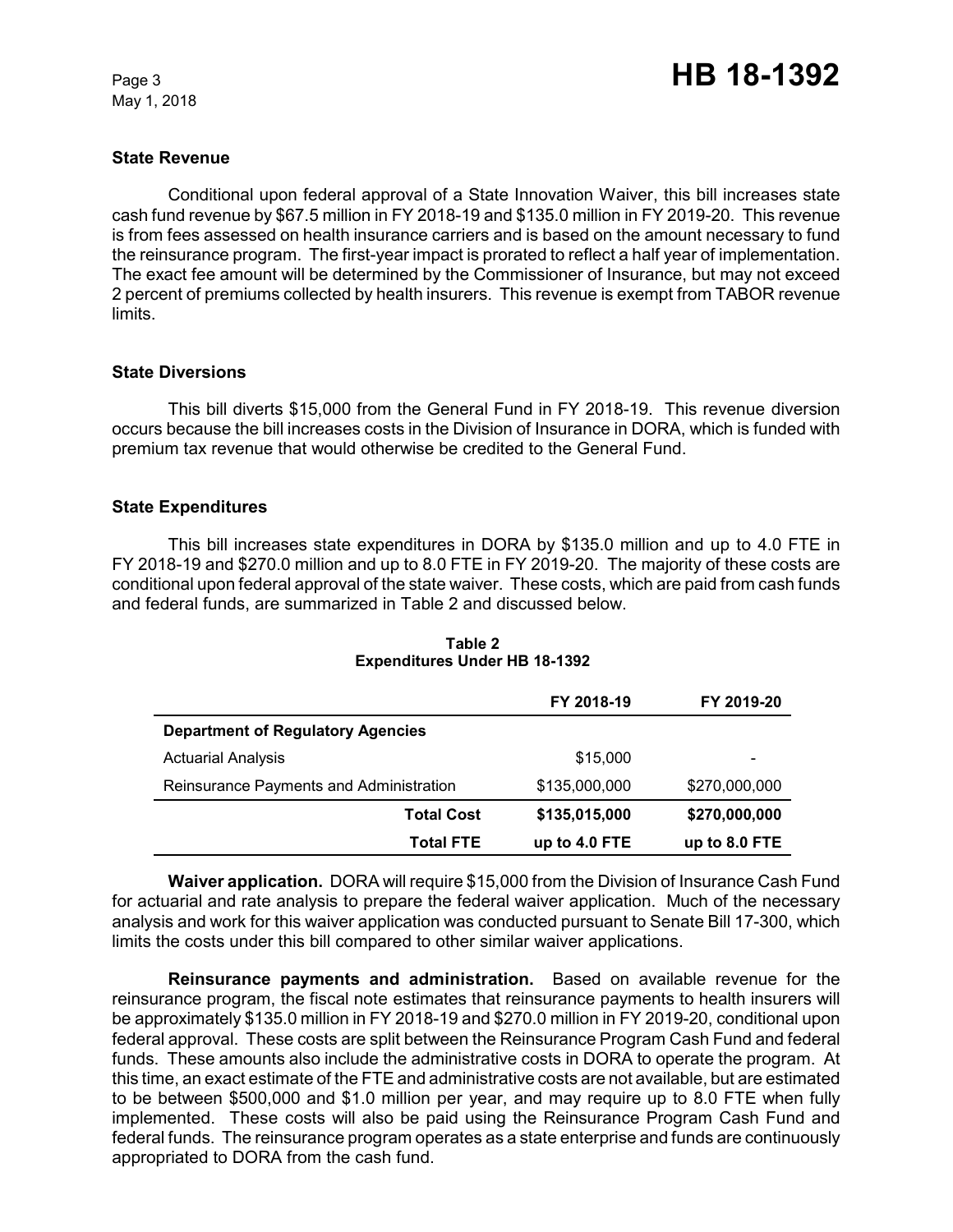**State employee insurance.** By charging a fee on state-regulated health plans, state agencies' costs for employee health insurance premiums may increase. Currently, one of the two health carriers offering plans to state employees is a state-regulated plan on which the fee would be assessed. Because state employee health insurance contributions are based upon prevailing market rates, with costs shared between the employer and employee, this bill is not expected to affect the state's share of employee health insurance premiums until FY 2019-20. Because insurance rates are influenced by a number of variables, the exact effect of this bill cannot be determined. Any increase caused by the bill will be addressed through the total compensation analysis included in the annual budget process.

# **Statutory Public Entity**

If the reinsurance program succeeds in decreasing health insurance premiums, it will likely spur additional consumers to seek health coverage through Connect for Health Colorado. This could increase customer service and other expenses for Connect for Health Colorado. Correspondingly, additional consumers purchasing health insurance through the health insurance exchange will generate additional revenue for Connect for Health Colorado.

# **Local Government**

Similar to the state employee health insurance premium impact above, local governments that offer state-regulated health plans to their employees may have an increase in health insurance premium costs. Given that health insurance premiums are affected by a number of factors, the exact impact cannot be estimated.

# **Technical Note**

Amendments adopted by the House eliminated an 8 percent assessment on stop-loss insurance, which limits the revenue for the reinsurance program to an assessment of up to 2 percent on state-regulated individual and group health plans. Even though the revenue base for the program has been reduced, the bill still mandates a similar level of claim cost reductions for the reinsurance program. Therefore, it is unclear if the reinsurance program will be able to meet the claim reduction targets within the current revenue source under the bill.

# **Effective Date**

The bill takes effect upon signature of the Governor, or upon becoming law without his signature.

# **State Appropriations**

For FY 2018-19, the bill requires and includes an appropriation of \$15,000 from the Division of Insurance Cash Fund to DORA.